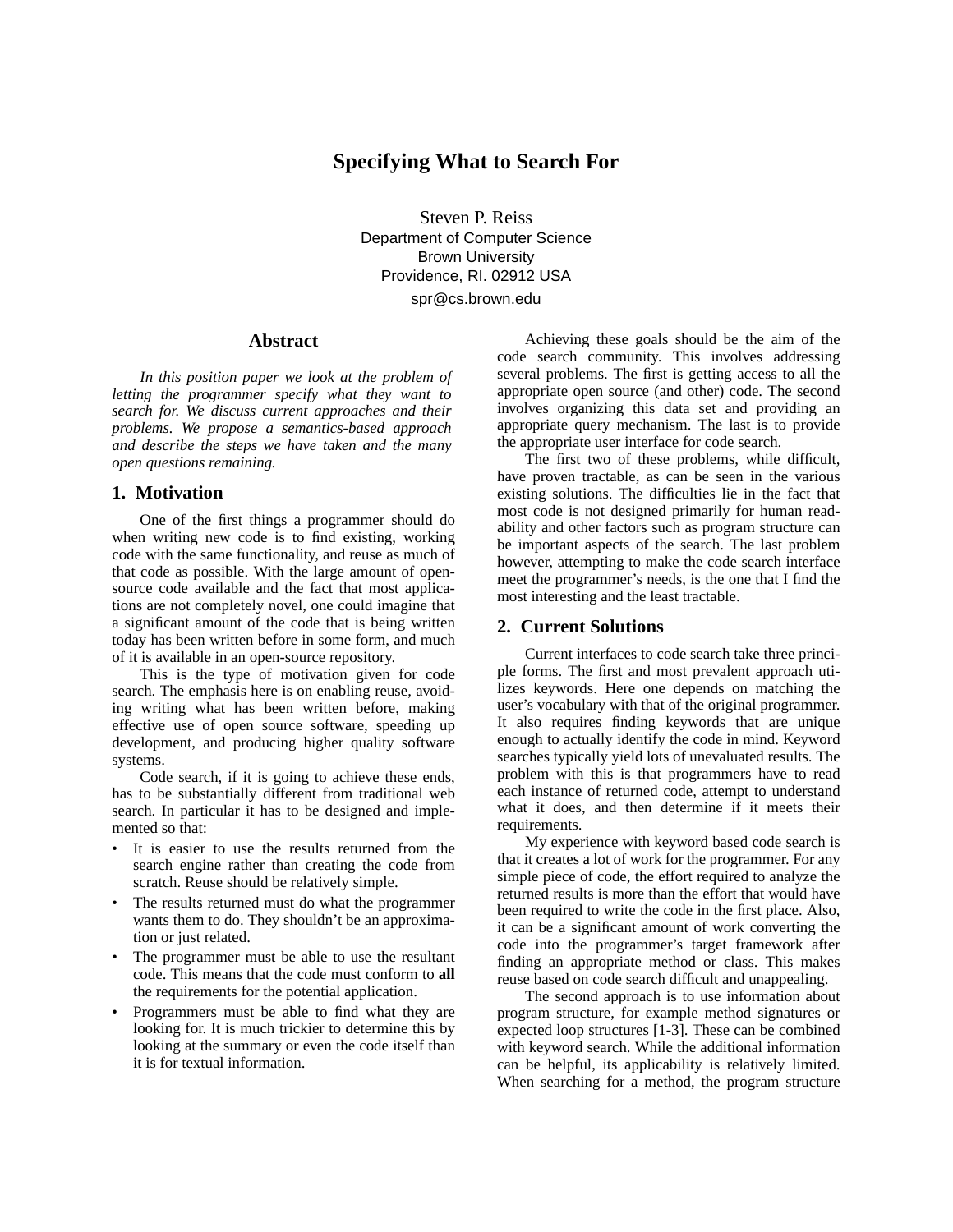used in the algorithm is generally unknown or irrelevant to the search. Moreover signatures are only relevant if the code base being searched and the user's code share the same environment or if the programmer happens to be looking for a code snippet that is independent of their coding environment, a rarity in practice.

The third approach used today is to let the programmer specify test cases possibly accompanied by a set of keywords. When keywords are not provided, the test cases themselves can be used to derive keywords.

This approach is closer to what is needed for effective code search. Here the programmer is attempting to define what they are looking for, and define it in a way that the system might understand. Test cases can go beyond simple functionality and check additional code properties such as security and error handling. They also can define the context in which the code has to work.

There are several problems here. The first is that test cases can be difficult to write. In many cases the amount of code required for testing can exceed the amount of code being retrieved. When part of testdriven development, this might be an acceptable cost, but otherwise it can be a deterrent [4]. The second problem is that the problem might be one where test cases are difficult to define because the solution is not well defined. An example I've run across here is a method that determines what countries a news article is about, returning a probability vector where there is no real "correct" answer. The third problem is that, as the test cases and methods become more specific and constrain the set of possible solutions, the likelihood of finding any code that does exactly what the programmer wants becomes diminishingly small.

#### **3. Examples**

To make this analysis more concrete, consider some examples of code search I have attempted.

My first case was relatively simple. I needed to get the text from an HTML page using a Java class or method. The difficulty was that in my application white space in the text was relevant and I needed to understand one type of tag. Moreover, I wasn't particularly fussy about an interface; I could work equally well with a parser that works with callbacks or a parser that generated a tree of nodes.

Searching for the keywords "html parser": tends to yield lots of results, most of which are not relevant. Even when I found an implementation of a HTML parser this way, I still had to determine if that parser collapsed white space or not. Because the parsers are relatively sophisticated components, this involved significant work. Often, it seemed easier to do this dynamically, running the parser on a sample file and seeing what it returned. However, this required writing a framework that instantiated and used the parser first,

and the framework was essentially different for each of the available parsers. This relates to the problem of using test cases in this situation; because the parsers have different interfaces, selecting a single test harness will essentially limit or eliminate what might be viable parsers from being considered. Once I select a particular callback framework or DOM model, it is very unlikely that I will find more than one parser and that parser is unlikely to do what I need with spaces.

In another example I needed to compute a topographical ordering for the set of nodes in a graph. The problem here is that I have my own graph structure. Code search finds lots of code that does topological sort. The results fall basically into two categories. First are those that are embedded in a graph class (or actually a whole hierarchy of graph classes). Of course the graph class here is significantly different than mine, and it looks like attempting to reuse the code is going to be more work than writing topological sort from scratch. Second are those that take sets of nodes and edges as arguments. Here, the problem was that the sets contain objects representing nodes or edges and these objects were quite different from the objects in my graph model. A further complication arose in understanding the behavior of the different algorithms when the graph was cyclic and there was no topological ordering.

Finally, I needed code that would find a least squares solution to a system of linear equations. Here code search helped to identify a relevant library that could be used almost directly. The real problem arose when we noted that we needed to add constraints so that all the resultant values were non-negative. Searching for this was not productive until it was pointed out that this was an instance of a quadratic programming problem. Searching for quadratic programming yielded solutions, but none were close to the desired specifications. To use them I had to write significant code that would convert the system of linear equations into a corresponding quadratic, set up the constraints, and then map the resultant values into the actual solution.

These examples only touch the surface of what programmers face when they attempt to use code search to facilitate reuse. In each case the programmer had a good idea of what he was searching for, however it was either difficult to specify or the results required significant work in order to be usable or both. Before code search becomes usable, these problems will need to be addressed.

#### **4. Semantics-Based Search**

In order for code search to be effective, the programmer needs to be able to specify what they are interested in finding. They need to state what they want the identified code to do functionally, where it has to fit in, and what constraints (e.g. performance, error han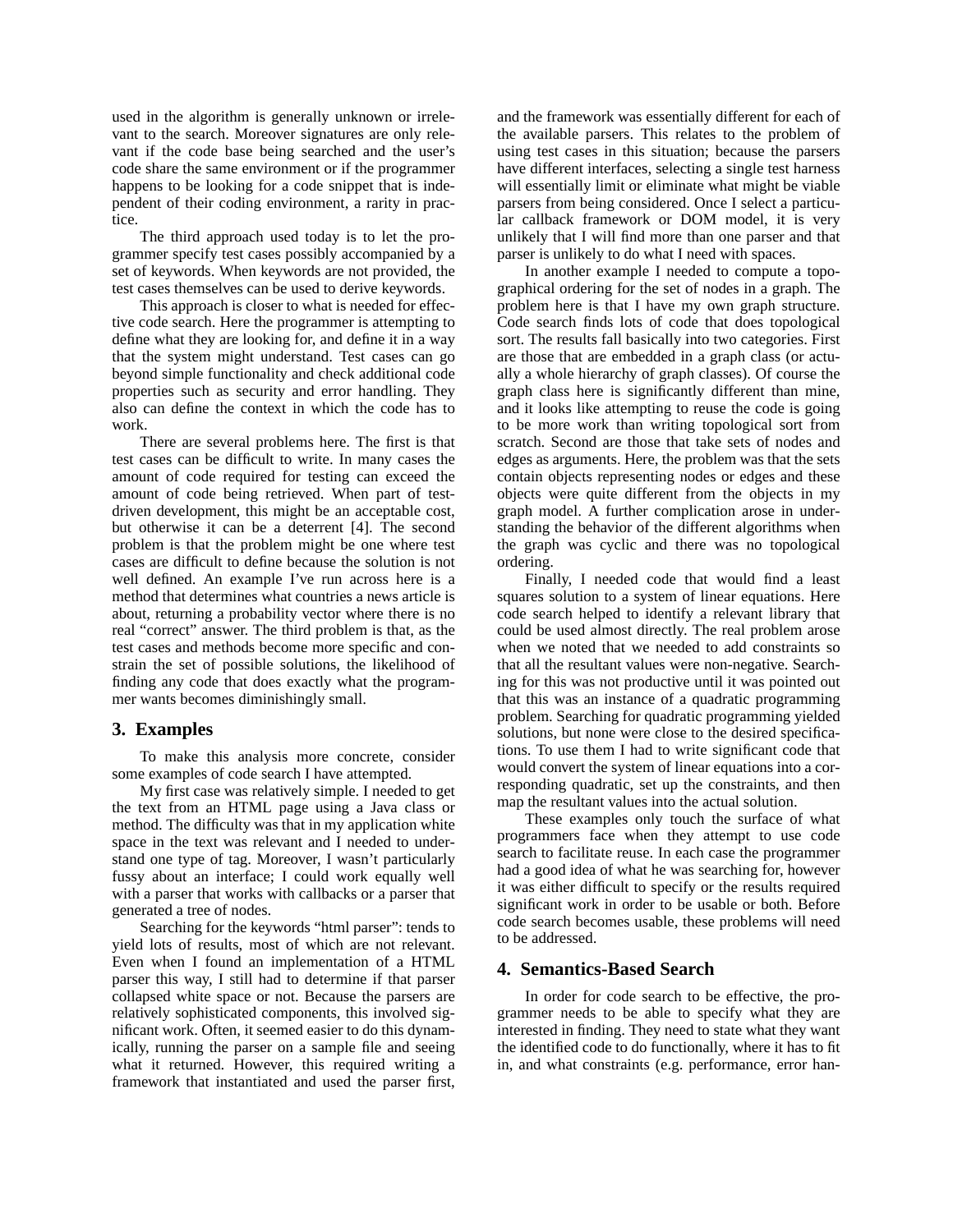dling, security, privacy, synchronization) they want to impose on it.

This information is precisely a description of the semantics of the code where semantics is taken in a broad sense. It might include a formal description of the behavior of the code (formal semantics), a high level description of the code in terms of keywords or text (informal semantics), pseudo code for the function (structural semantics), test cases (semi-formal semantics), security and privacy limitations, error handling (formal or informally), recovery information, performance requirements, synchronization requirements, the context where the code will be used, and the desired coding style and conventions.

The programmer generally knows a subset of this information and needs to convey it to the code search tool in some manner. The goal of a code search interface should then be to encourage the specification of as much of this information as possible.

But even if the programmer could be precise here, it would not be enough. As programmers become more precise as to what they want, the odds of identifying code that exactly matches their specifications approaches zero. Moreover, many of the problems, for example signatures and use of the programmer's environment or context, need to be addressed in order to correctly interpret other parts of the specifications such as test cases.

Thus, an effective code search tool has to automate much of the way that the programmer would want to use the result of the search. In particular it has to automatically refactor the located code to fit the programmer's environment. Examples of the transformations or refactorings that might be done here include: adapting the signature of the identified code to the programmer's specification, eliminating unnecessary functionality, isolating the desired functionality from the middle of an existing routine, bringing in additional classes and methods that are required to make the code functional, modifying the code to use existing support classes rather than their own, converting the coding style to meet the current project's requirements, adapting the code to fit into an existing class, converting a classbased implementation into a method-based one (or vice versa), generalizing or specializing parameter and return types, changing the way errors are reported, and adding or removing logging or debugging statements.

# **5. The S<sup>6</sup> Project**

The goal of our research is to create an appropriate front end for code search that allows semantic specification of what to search for and automatically performs the appropriate transformations that programmers would otherwise have to do to make the identified code usable in their application.

Our approach to date shows that this might be an achievable goal, but that significant work still needs to be done [5]. Our front end concentrates on allowing the user to specify test cases quickly and effectively. It requires keywords as a starting point for the search. In addition, it allows contracts to be defined for each method and the code to be run in a restricted Java security context. A front end to the system is available at http://conifer.cs.brown.edu/s6. Source code for the system is available from the author.

While this is a start, much more needs to be done. Keywords are sometimes hard to find or select. Complex test cases, for example test cases that require the user to write code, are not supported by the front end. The Java security model is limited and does little about privacy concerns. Contracts are only checked when running test cases, not statically against the code. Performance can only be evaluated in terms of the performance on the test cases (which are generally too simple for this purpose), and then only as part of sorting the output. No information about the structure of the target code is used, nor is anything done about synchronization. There is only limited support currently for handling user context such as existing classes and methods.

Our code search engine also applies a suite of transformations to attempt to adapt the code to meet the programmers' requirements. While this is necessary to accommodate test cases, and has been quite effective in simpler cases, much still needs to be done. The current transformations do not take into account the target environment or attempt to map the implicit environment of the identified code to the target environment. This is where most of the work of adapting identified code actually occurs. In addition, it only has a limited set of type mappings and does not support many class-level transformations. While much of this is easy to add in theory, in practice it is difficult because of the exponential number of possible mappings that can arise.

## **6. Challenges**

Based on our experiences, we can identify several challenges that need to be met before code search will be really practical, challenges that we hope will be taken up by the code search community.

The first is finding a practical approach to letting the programmer specify the semantics of what they are looking for. This approach has to handle of the complexities of real world problems and situations. The approach will have to be an amalgam, since no one specification method or technique will work for all (or even a majority of) cases.

The second is developing the underlying code representations and search mechanisms that will support such a front end. Keywords alone are not sufficient. Signatures or program structures are helpful, but have to be flexible enough to accommodate the possible transformations. One should be able to search not only